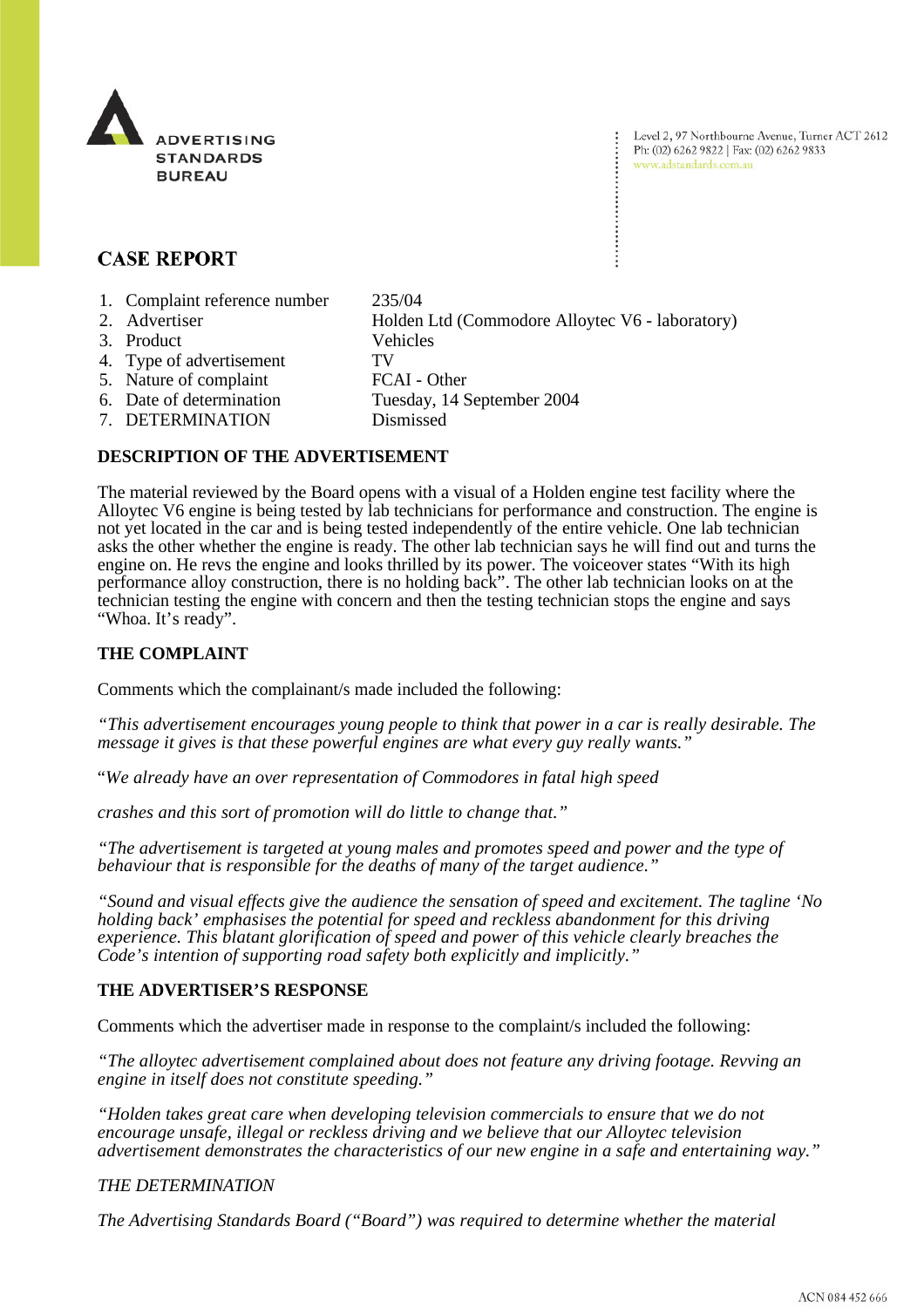*before it was in breach of the Federal Chamber of Automotive Industries' Advertising for Motor Vehicles Voluntary Code of Practice which came into effect on 1 July 2004 (the "FCAI Code").* 

*To come within the FCAI Code, the material being considered must be an "advertisement". The FCAI Code defines "advertisement" as follows:* 

*"…..matter which is published or broadcast in all of Australia, or in a substantial section of Australia, for payment or other valuable consideration and which draws the attention of the public, or a segment of it, to a product, service, person, organisation or line of conduct in a manner calculated to promote or oppose directly or indirectly that product, service, person, organisation or line of conduct."*

The Board decided that the material in question was published or broadcast in all of Australia or in a substantial section of Australia for payment or other valuable consideration given that it was being broadcast on television in Australia.

The Board determined that the material draws the attention of the public or a segment of it to a "product" being a Holden Commodore Alloytec V6 "in a manner calculated to promote…..that product". Having concluded that the material was an "advertisement" as defined by the FCAI Code, the Board then needed to determine whether that advertisement was for a "motor vehicle". "Motor vehicle" is defined in the FCAI Code as meaning:

*"passenger vehicle; motorcycle; light commercial vehicle and off-road vehicle."*

The Board determined that the Holden Commodore Alloytec V6 depicted was a "Motor vehicle" as defined in the FCAI Code.

The Board determined that the material before it was an "advertisement for a motor vehicle" and therefore that the FCAI Code applied.

The Board then analysed specific sections of the FCAI Code and their application to the advertisement. The Board identified that clauses 2(a), 2(b), 2(c) were relevant in the circumstances. The Board had to consider whether those clauses of the Code had been breached.

The Board first considered whether clause 2(a) of the FCAI Code had been breached.

In order to breach clause 2(a) of the FCAI Code, the driving practices depicted must be:

*"unsafe driving, including reckless and menacing driving that would breach any Commonwealth law….if such driving were to occur on a road or road related area…"*

The Board formed the view that clause 2(a) had not been breached. Clause 2(a) requires the depiction of actual driving practices. Given that there was no actual driving depicted in the advertisement and only the engine (not located in the motor vehicle) was depicted, the Board determined that clause  $2(a)$ could not be breached.

The Board then considered whether clause 2(b) of the FCAI Code had been breached. In order to breach clause 2(b), the driving practices must depict:

#### *"people driving at speeds in excess of the speed limits in the relevant jurisdiction in Australia in which the advertisement is published or broadcast."*

The Board formed the view that clause 2(b) had not been breached. Similarly to clause 2(a), clause 2 (b) requires the depiction of actual driving practices. Given that there was no actual driving depicted in the advertisement and only the engine (not located in the motor vehicle) was depicted, the Board determined that clause 2(b) could not be breached.

The Board then considered whether clause 2(c) of the FCAI Code had been breached. In order to breach clause 2(c), the driving practices depicted must:

*"…if they were to take place on a road or road related area, breach any Commonwealth law…."*

The Board formed the view that clause 2(c) had not been breached. Similarly to clauses 2(a) and 2 (b), clause 2(c) requires the depiction of actual driving practices. Given that there was no actual